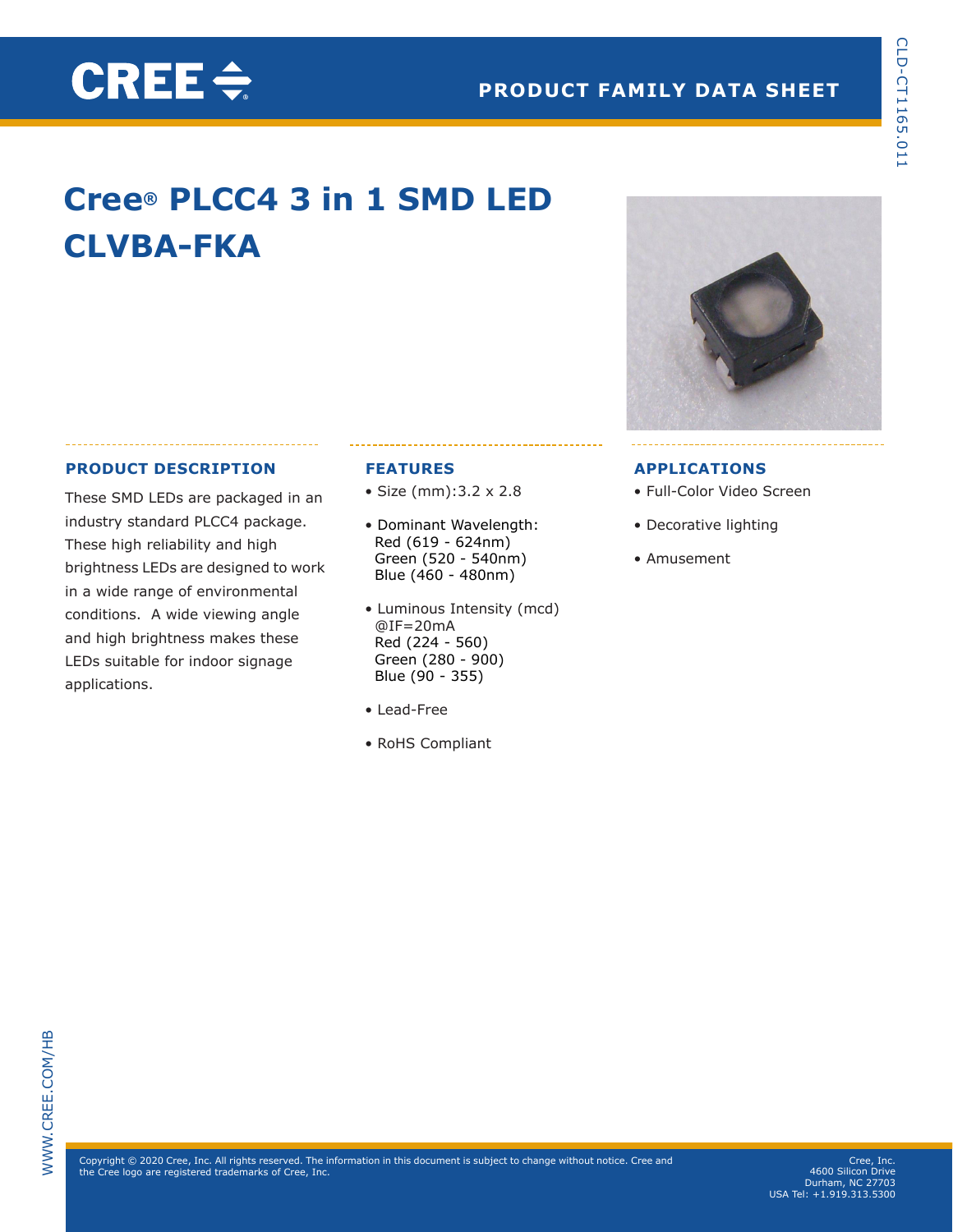# **ABSOLUTE MAXIMUM RATINGS (T<sub>a</sub> = 25°C)**

|                                  |                                               | <b>Absolute Maximum Rating</b> |              |     |               |
|----------------------------------|-----------------------------------------------|--------------------------------|--------------|-----|---------------|
| Items                            | Symbol                                        | $\mathbf R$                    | G            | B   | Unit          |
| Forward Current Note 1           | $\rm I_{_{F}}$                                | 50                             | 25           | 25  | mA            |
| Peak Forward Current Note 2      | $I_{\text{FP}}$                               | 200                            | 100          | 100 | <b>mA</b>     |
| Reverse Voltage                  | $\mathsf{V}_{\scriptscriptstyle{\mathsf{R}}}$ | 5                              | 5            | 5   | $\vee$        |
| Power Dissipation                | $P_{D}$                                       | 130                            | 100          | 100 | mW            |
| Operation Temperature            | $\mathsf{T}_{\mathsf{opr}}$                   |                                | $^{\circ}$ C |     |               |
| Storage Temperature              | $\mathsf{T}_{\mathsf{stg}}$                   |                                | $^{\circ}$ C |     |               |
| Junction Temperature             | Т,                                            | 110                            | 110          | 110 | $^{\circ}$ C  |
| Junction/ambient 1 chip on       | $R$ <sub>THJA</sub>                           | 450                            | 400          | 450 | $\degree$ C/W |
| Junction/ambient 3 chips on      | $R$ <sub>THJA</sub>                           | 650                            | 580          | 680 | $\degree$ C/W |
| Junction/solder point 1 chip on  | $R$ <sub>THJS</sub>                           | 300                            | 280          | 300 | $\degree$ C/W |
| Junction/solder point 3 chips on | $R$ <sub>THJS</sub>                           | 450                            | 430          | 480 | $\degree$ C/W |

#### **Note:** 1.Single-color light.

2.Pulse width ≤0.1 msec, duty ≤1/10.

# **TYPICAL ELECTRICAL & OPTICAL CHARACTERISTICS (T<sub>** $_A$ **</sub> = 25°C)**

|                                                |                        |                        |         | <b>Unit</b>      |         |        |  |
|------------------------------------------------|------------------------|------------------------|---------|------------------|---------|--------|--|
| <b>Characteristics</b>                         | <b>Condition</b>       | Symbol                 | R       | G<br>В           |         |        |  |
| Dominant Wavelength                            | $I_c = 20$ mA          | $\Lambda_{\text{DOM}}$ | 619~624 | $520 \times 540$ | 460~480 | nm     |  |
| Spectral bandwidth at 50% I <sub>pei</sub> max | $Ir = 20 mA$           | $\Delta \lambda$       | 24      | 38               | 28      | nm     |  |
|                                                |                        | $V_{F(avg)}$           | 1.9     | 3.0              | 3.0     | $\vee$ |  |
| Forward Voltage                                | $I_c = 8$ mA           | $V_{F(max)}$           | 2.4     | 3.6              | 3.6     | $\vee$ |  |
| Luminous Intensity                             |                        | $L_{V(min)}$           | 224     | 280              | 90      | mcd    |  |
|                                                | $Ir = 20 mA$           | $I_{V(\text{avg})}$    | 320     | 500              | 160     | mcd    |  |
|                                                | $I_{F} = 8 \text{ mA}$ | $L_{V(min)}$           | 71      | 140              | 36      | mcd    |  |
| Luminous Intensity                             |                        | $I_{V(avg)}$           | 112     | 224              | 56      | mcd    |  |
| Reverse Current (max)                          | $V_{p} = 5 V$          | $\mathbf{L}_{R}$       | 10      | 10               | 10      | μA     |  |

**Note:** Continuous reverse voltage can cause LED damage.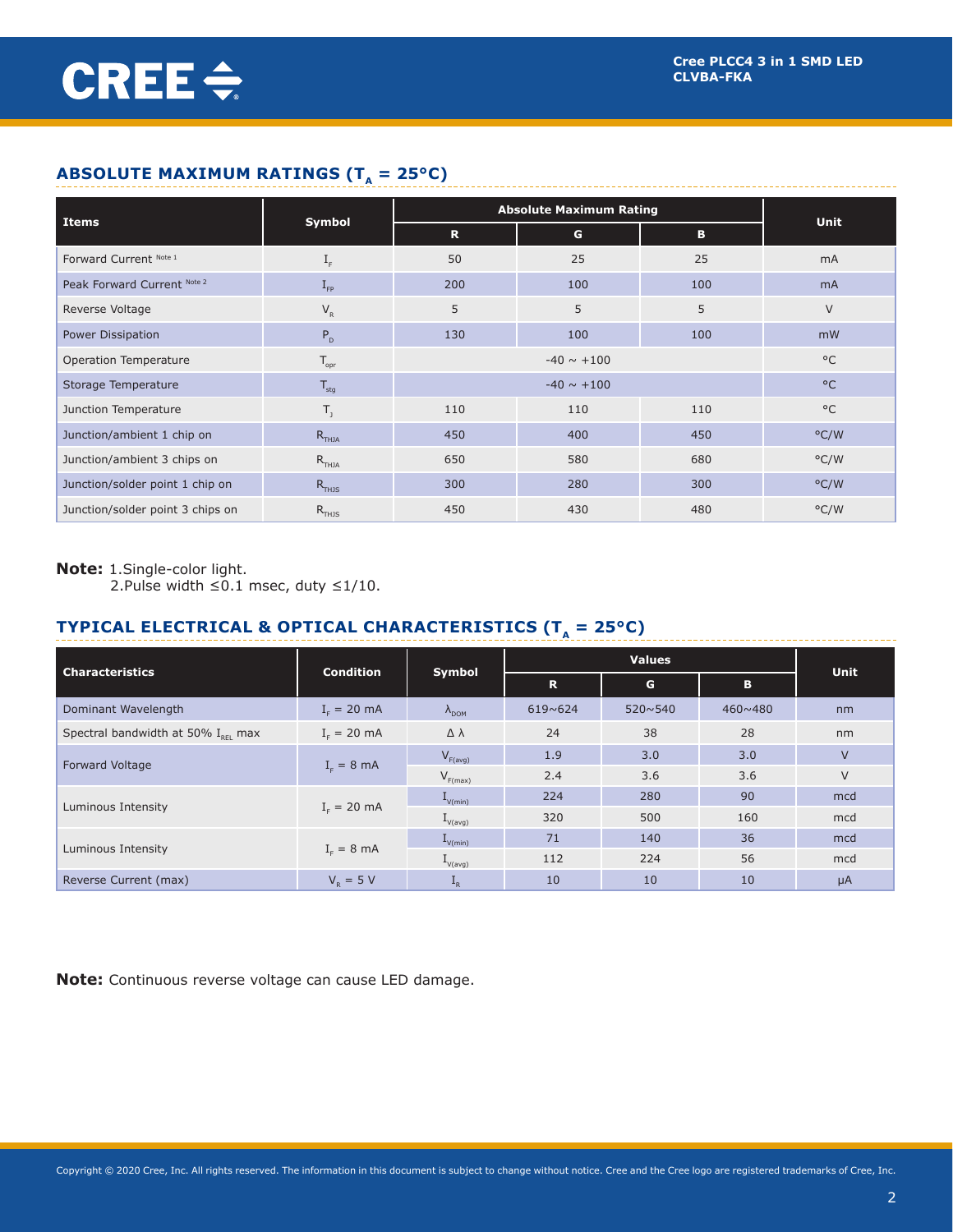**Bin Code Min.(mcd) Max.(mcd)**

# CREE $\div$

# **INTENSITY BIN LIMIT (** $I<sub>F</sub> = 8$  **mA)**

| Red             |     |                       | Green           |           |           | <b>Blue</b>     |           |            |
|-----------------|-----|-----------------------|-----------------|-----------|-----------|-----------------|-----------|------------|
| <b>Bin Code</b> |     | Min.(mcd)   Max.(mcd) | <b>Bin Code</b> | Min.(mcd) | Max.(mcd) | <b>Bin Code</b> | Min.(mcd) | $ $ Max.(m |
| A               | 71  | 90                    | D               | 140       | 180       | L <sub>8</sub>  | 36        | 45         |
| 3a4             | 81  | 101                   | 9a              | 160       | 202       | 3g3f            | 41        | 51         |
| B               | 90  | 112                   | E               | 180       | 224       | L <sub>9</sub>  | 45        | 56         |
| 56              | 101 | 126                   | bc              | 202       | 252       | 3e3d            | 51        | 64         |
| C               | 112 | 140                   | F               | 224       | 280       | L               | 56        | 71         |
| 78              | 126 | 160                   | de              | 252       | 318       | 3c3b            | 64        | 81         |
| D               | 140 | 180                   | G               | 280       | 355       | $\overline{A}$  | 71        | 90         |
| 9a              | 160 | 202                   | fg              | 318       | 403       | 3a4             | 81        | 101        |
| E               | 180 | 224                   | H               | 355       | 450       | B               | 90        | 112        |

Tolerance of measurement of luminous intensity is  $\pm 10\%$ .

### **COLOR BIN LIMIT (** $I<sub>F</sub> = 8$  **mA)**

| Red             |          |          | Green           |          |          | Blue            |          |          |
|-----------------|----------|----------|-----------------|----------|----------|-----------------|----------|----------|
| <b>Bin Code</b> | Min.(nm) | Max.(nm) | <b>Bin Code</b> | Min.(nm) | Max.(nm) | <b>Bin Code</b> | Min.(nm) | Max.(nm) |
| <b>RB</b>       | 619      | 624      | G7              | 520      | 525      | B <sub>3</sub>  | 460      | 465      |
|                 |          |          | G23             | 522.5    | 527.5    | <b>B23</b>      | 462.5    | 467.5    |
|                 |          |          | G8              | 525      | 530      | <b>B4</b>       | 465      | 470      |
|                 |          |          | G45             | 527.5    | 532.5    | <b>B45</b>      | 467.5    | 472.5    |
|                 |          |          | G <sub>9</sub>  | 530      | 535      | B <sub>5</sub>  | 470      | 475      |
|                 |          |          | G67             | 532.5    | 537.5    | <b>B67</b>      | 472.5    | 477.5    |
|                 |          |          | Ga              | 535      | 540      | <b>B6</b>       | 475      | 480      |

Tolerance of measurement of dominant wavelength is  $\pm 1$  nm.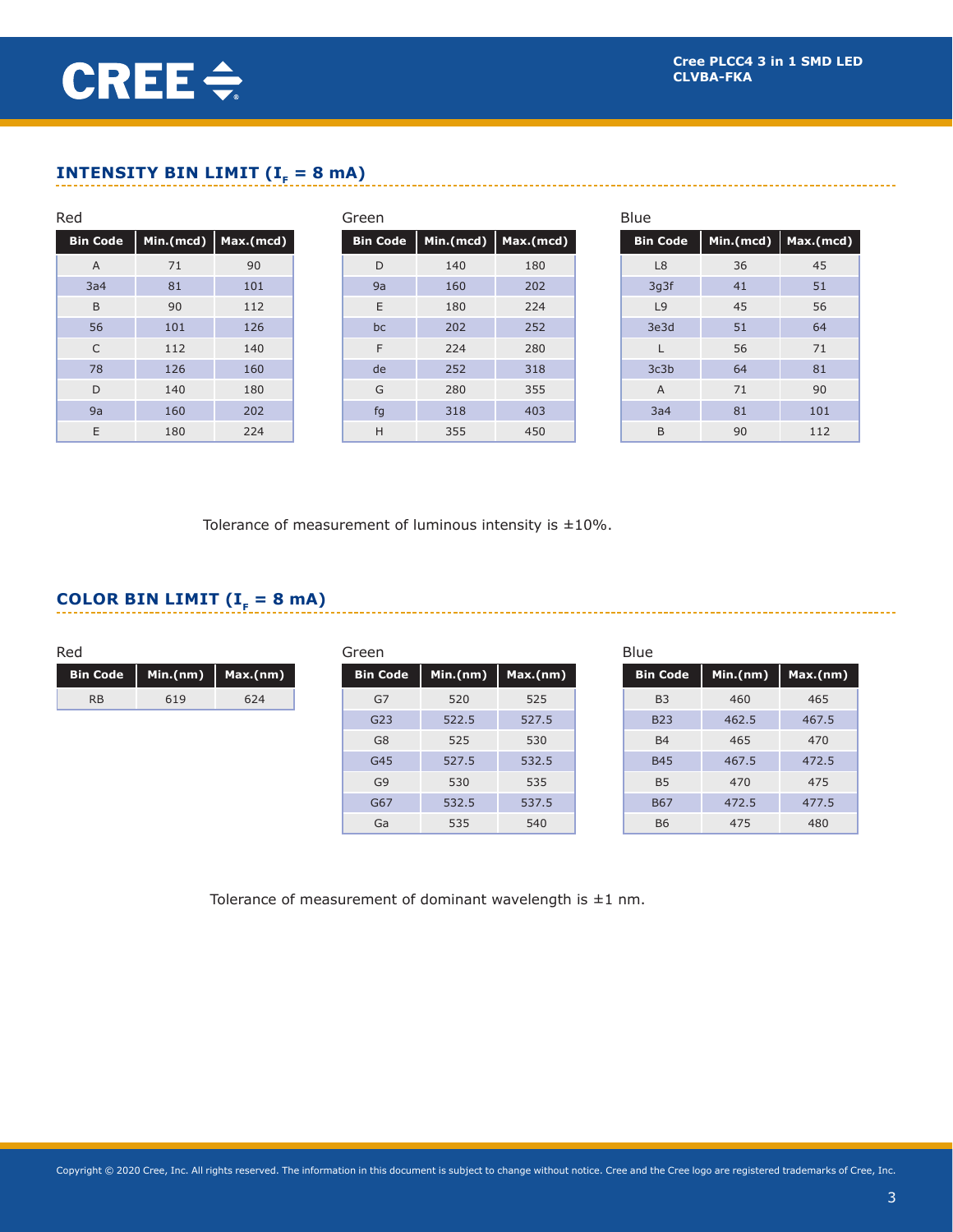#### **ORDER CODE TABLE\***

|                          | Color       | Luminous Intensity (mcd)                     | Dominant Wavelength (nm)                                                                                                                                                                                                                                      |                     |                                                                              |                            |              |         |
|--------------------------|-------------|----------------------------------------------|---------------------------------------------------------------------------------------------------------------------------------------------------------------------------------------------------------------------------------------------------------------|---------------------|------------------------------------------------------------------------------|----------------------------|--------------|---------|
| <b>Kit Number</b>        |             | Min.                                         | Max.                                                                                                                                                                                                                                                          | Color<br><b>Bin</b> | Min.<br>(nm)                                                                 | <b>Color</b><br><b>Bin</b> | Max.<br>(nm) | Package |
| CLVBA-FKA-CAEDH8BBB7a363 | Red         | 71                                           | 224                                                                                                                                                                                                                                                           | <b>RB</b>           | 619                                                                          | <b>RB</b>                  | 624          | Reel    |
|                          | Green       | 140<br>450                                   |                                                                                                                                                                                                                                                               |                     | Reel                                                                         |                            |              |         |
|                          | <b>Blue</b> | 36                                           | 112                                                                                                                                                                                                                                                           |                     | Any 1 hue bin from G7(520) - Ga(540)<br><b>RB</b><br>619<br><b>RB</b><br>624 | Reel                       |              |         |
|                          | Red         |                                              |                                                                                                                                                                                                                                                               |                     |                                                                              |                            | Reel         |         |
| CLVBA-FKA-CA1D181BB7D3D3 | Green       |                                              |                                                                                                                                                                                                                                                               | Reel                |                                                                              |                            |              |         |
|                          | <b>Blue</b> |                                              | Any 1 hue bin from B3(460) - B6(480)<br>Any 1 Intensity bin from $A(71) - E(224)$<br>Any 1 Intensity bin from $D(140) - H(450)$<br>Any 1 hue bin from G7(520) - Ga(540)<br>Any 1 hue bin from B3(460) - B6(480)<br>Any 1 Intensity bin from $L8(36) - B(112)$ | Reel                |                                                                              |                            |              |         |
| CLVBA-FKA-CC1F1L1BB7D3D3 | Red         | Any 1 Intensity bin from $C(112)$ - $E(224)$ | <b>RB</b>                                                                                                                                                                                                                                                     | 619                 | <b>RB</b>                                                                    | 624                        | Reel         |         |
|                          | Green       | Any 1 Intensity bin from $F(224) - H(450)$   | Any 1 hue bin from G7(520) - Ga(540)                                                                                                                                                                                                                          | Reel                |                                                                              |                            |              |         |
|                          | <b>Blue</b> | Any 1 Intensity bin from $L(56) - B(112)$    | Any 1 hue bin from B3(460) - B6(480)                                                                                                                                                                                                                          |                     |                                                                              |                            | Reel         |         |

Notes:

- 1. The above kit numbers represent the order codes which include multiple intensity-bin and color-bin codes.Only one intensity-bin code and one color-bin code will be shipped on each reel. Single intensity-bin code and single colorbin code will be orderable in certain quantities.
- 2. For example, any 1 intensity-bin from A E means only 1 intensity-bin (A or 3a4 or B or 56 or C or 78 or D or 9a or E) will be shipped by Cree.
- 3. For example, any 1 color-bin from G7 Ga means only 1 color-bin (G7 or G23 or G8 or G45 or G9 or G67 or Ga) will be shipped by Cree.
- 4. Please refer to the "Cree LED Lamp Reliability Test Standards" document #1 for reliability test conditions.
- 5. Please refer to the "Cree LED Lamp Soldering & Handling" document  $*2$  for information about how to use this LED product safely.

#1: Refer to http://www.cree.com/led-components/media/documents/LED\_Lamp\_Reliability\_Test\_Standard.pdf

#2: Refer to http://www.cree.com/led-components/media/documents/sh-HB.pdf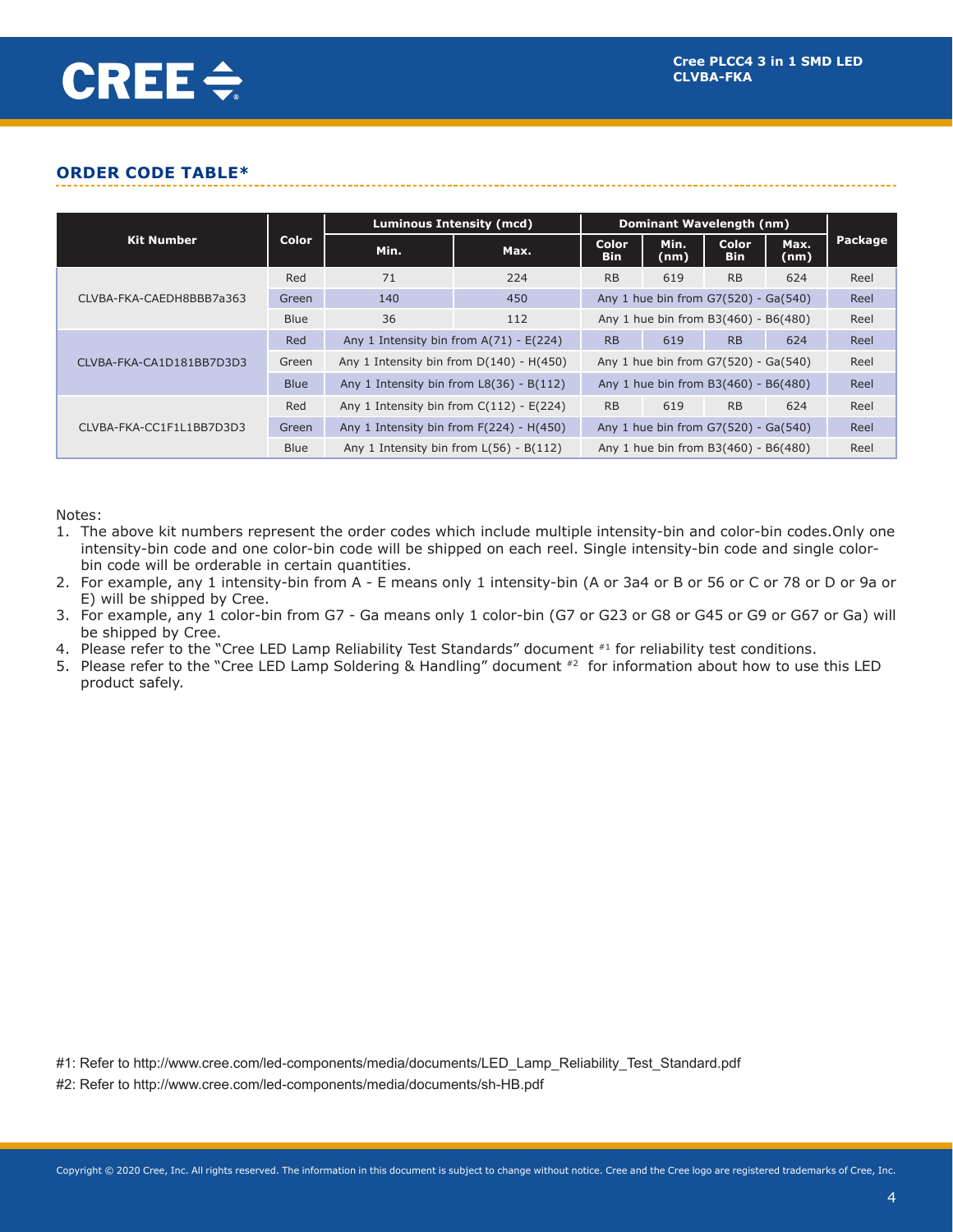

#### **GRAPHS**



The above data are collected from statistical figures that do not necessarily correspond to the actual parameters of each single LED. Hence, these data will be changed without further notice.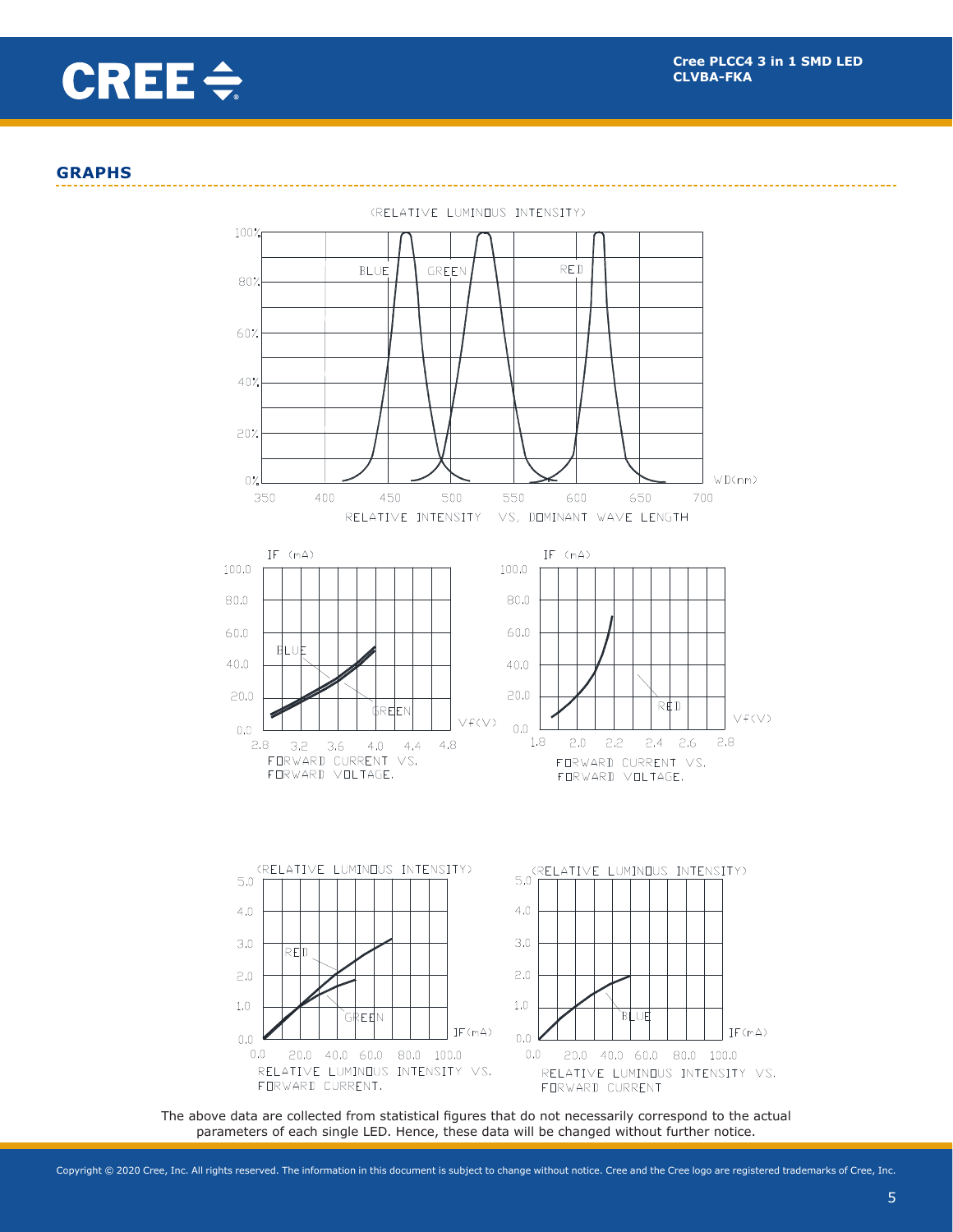

#### **GRAPHS**



The above data are collected from statistical figures that do not necessarily correspond to the actual parameters of each single LED. Hence, these data will be changed without further notice.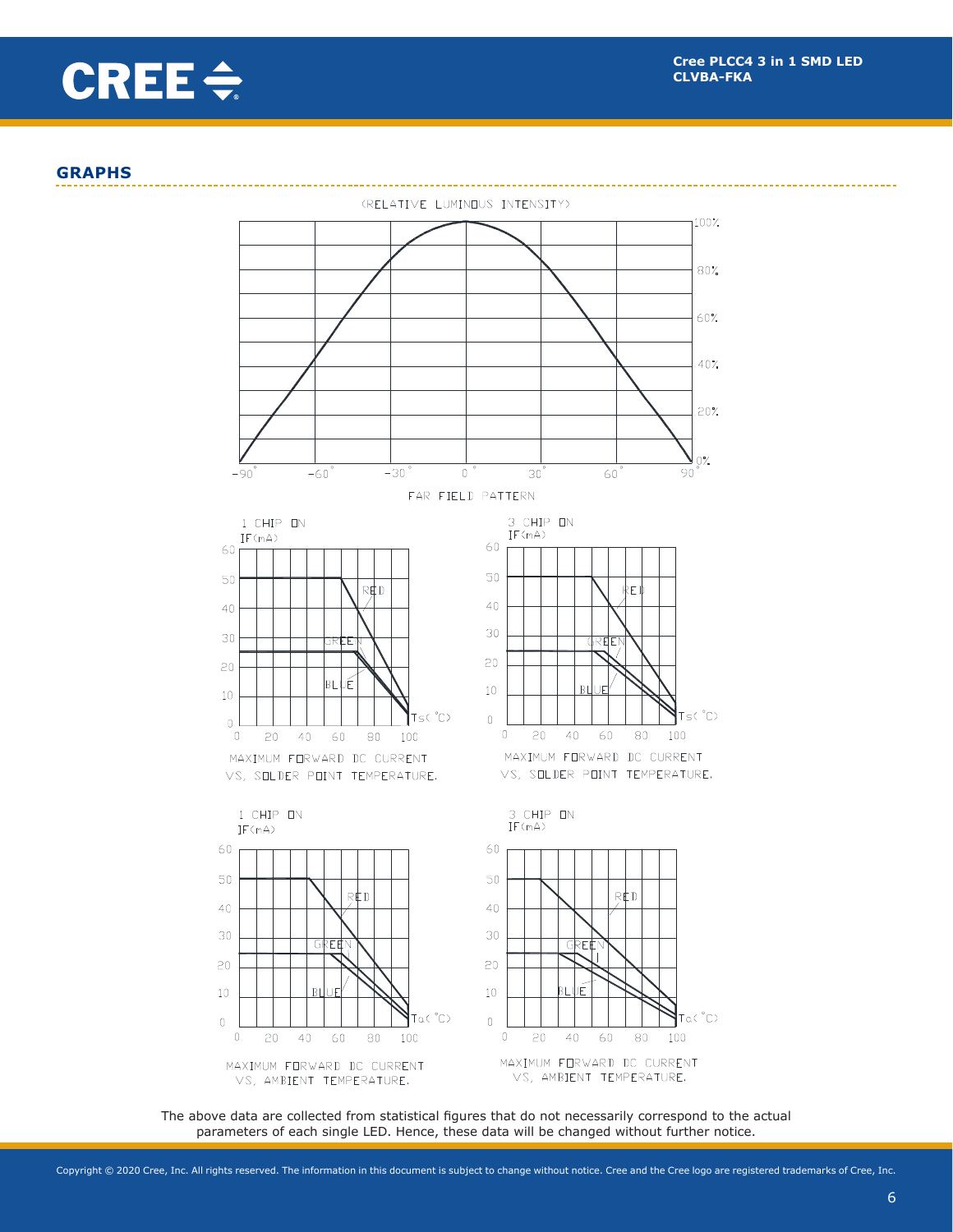

#### **MECHANICAL DIMENSIONS**

All dimensions are in mm.





#### **NOTES**

#### RoHS Compliance

The levels of RoHS-restricted materials in this product are below the maximum concentration values (also referred to as the threshold limits) permitted for such substances, or are used in an exempted application in accordance with EU Directive 2011/65/EC (RoHS2), as implemented by EU member states on January 2, 2013 and amended on March 31, 2015 by EU Directive 2015/863/EU.

RoHS Declarations for this product can be obtained from your Cree representative or from the Product Ecology section of the Cree website.

#### Vision Advisory Claim

Users should be cautioned not to stare at the light of this LED product. The bright light can damage the eye.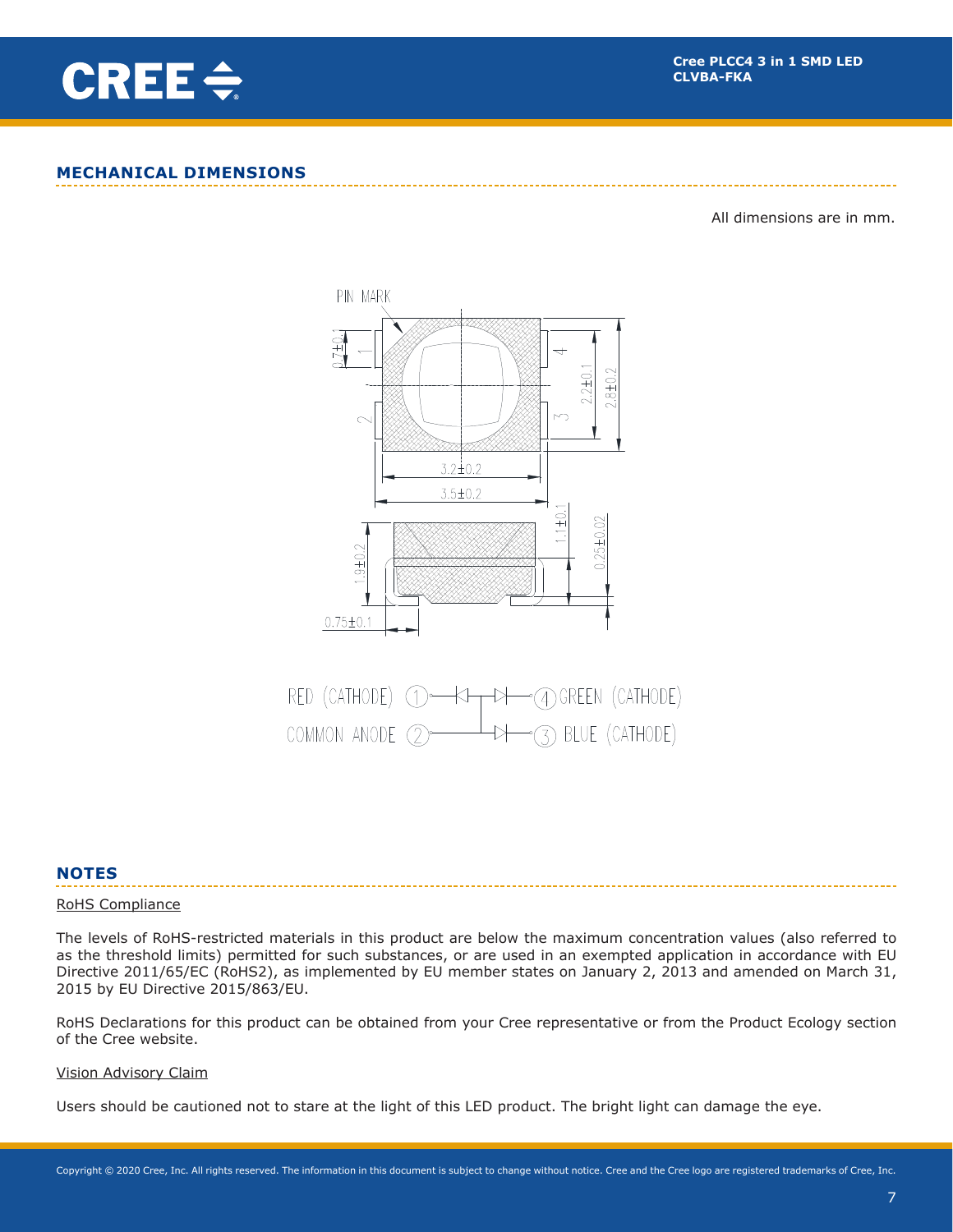

#### **KIT NUMBER SYSTEM**

Cree LED lamps are tested and sorted into performance bins. A bin is specified by ranges of color, forward voltage, and brightness. Sorted LEDs are packaged for shipping in various convenient options. Please refer to the "Cree LED Lamp Packaging Standard" document for more information about shipping and packaging options.

Cree LEDs are sold by order codes in combinations of bins called kits. Order codes are configured in the following manner:

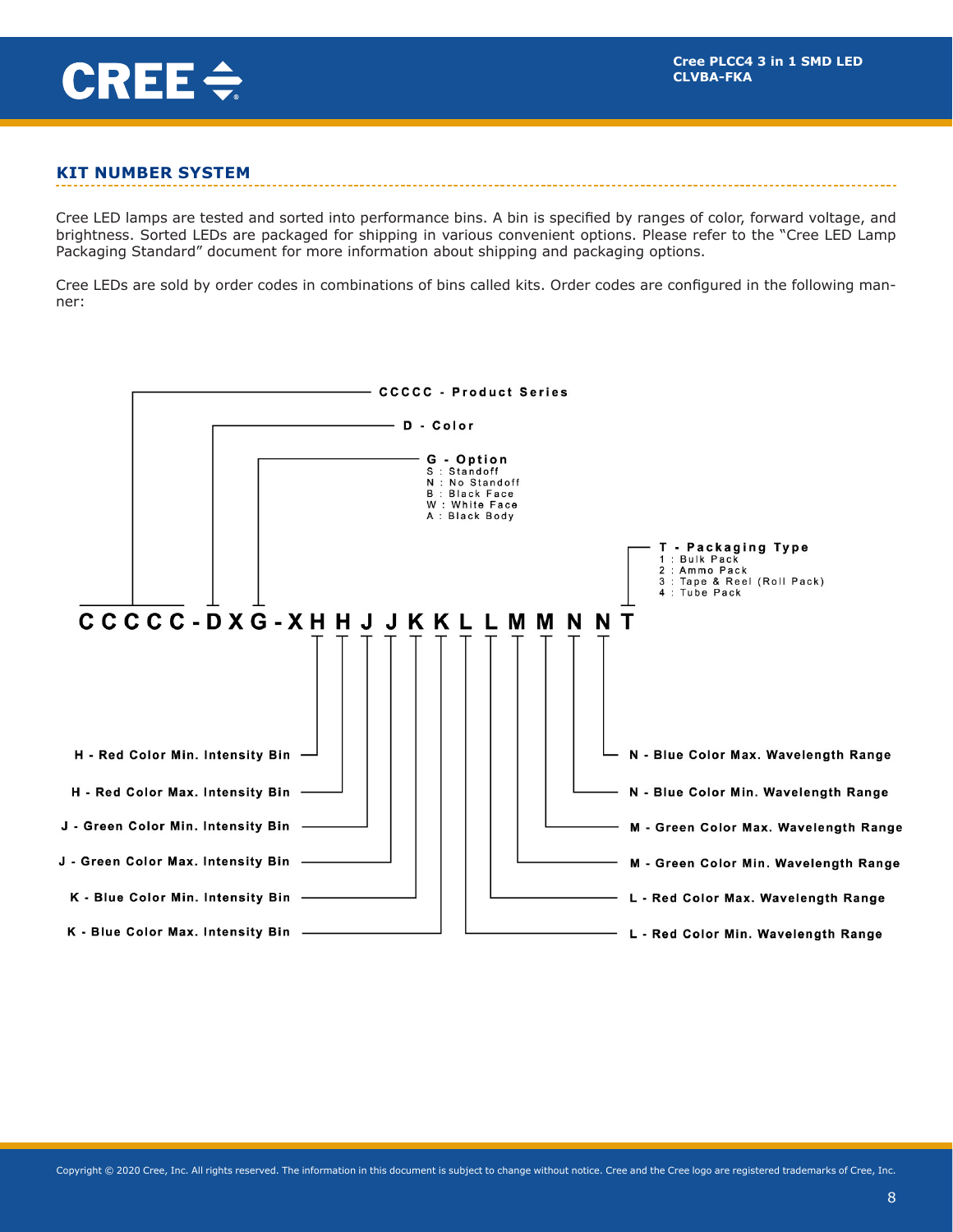

#### **REFLOW SOLDERING**

- • The CLVBA-FKA is rated as a MSL 5a product.
- The recommended floor life out of bag is 24hrs.
- • The temperature profile is as below.



 $Use only with CLVBA-FKA$ 

Time





Refer to "http://www.cree.com/led-components/media/documents/sh-HB.pdf" for soldering & handling details.

7.0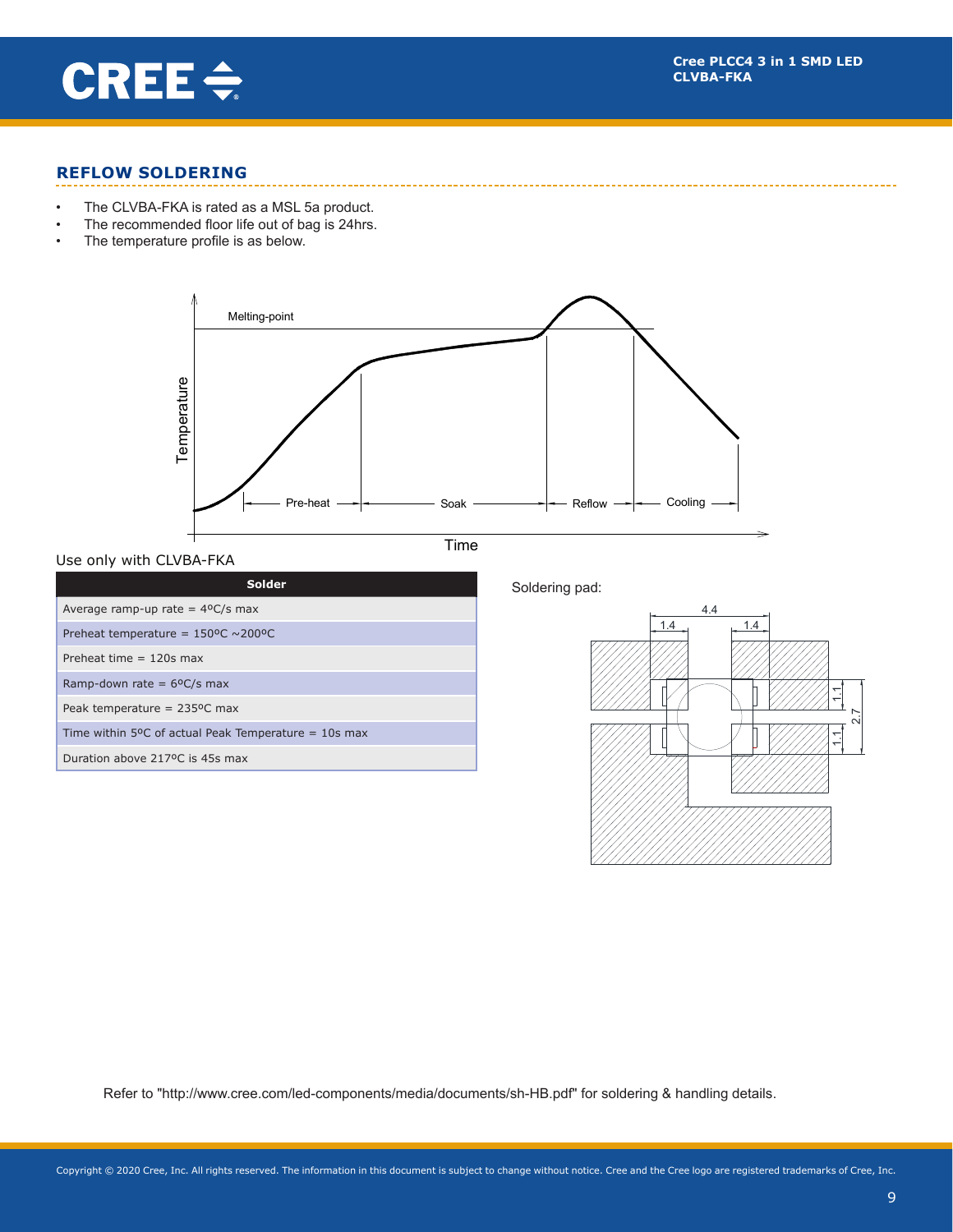picks and products are producted and product the construction of the product of the product of the product of  $\eta$ 

Rev. NO. : 16



## **NOTES**

- The packaging sizes of these SMD products are very small and the resin is still soft after solidification. Users are required to handle with care. Never touch the resin surface of SMD products.
- To avoid damaging the product's surface and interior device, it is recommended to choose a special nozzle to pick up the SMD products during the process of SMT production. If handling is necessary, take special care when picking up these products. The following method is necessary: The SMD Fig. Theorem SMD Fig. The SMD Fig. The SMD Fig. 3